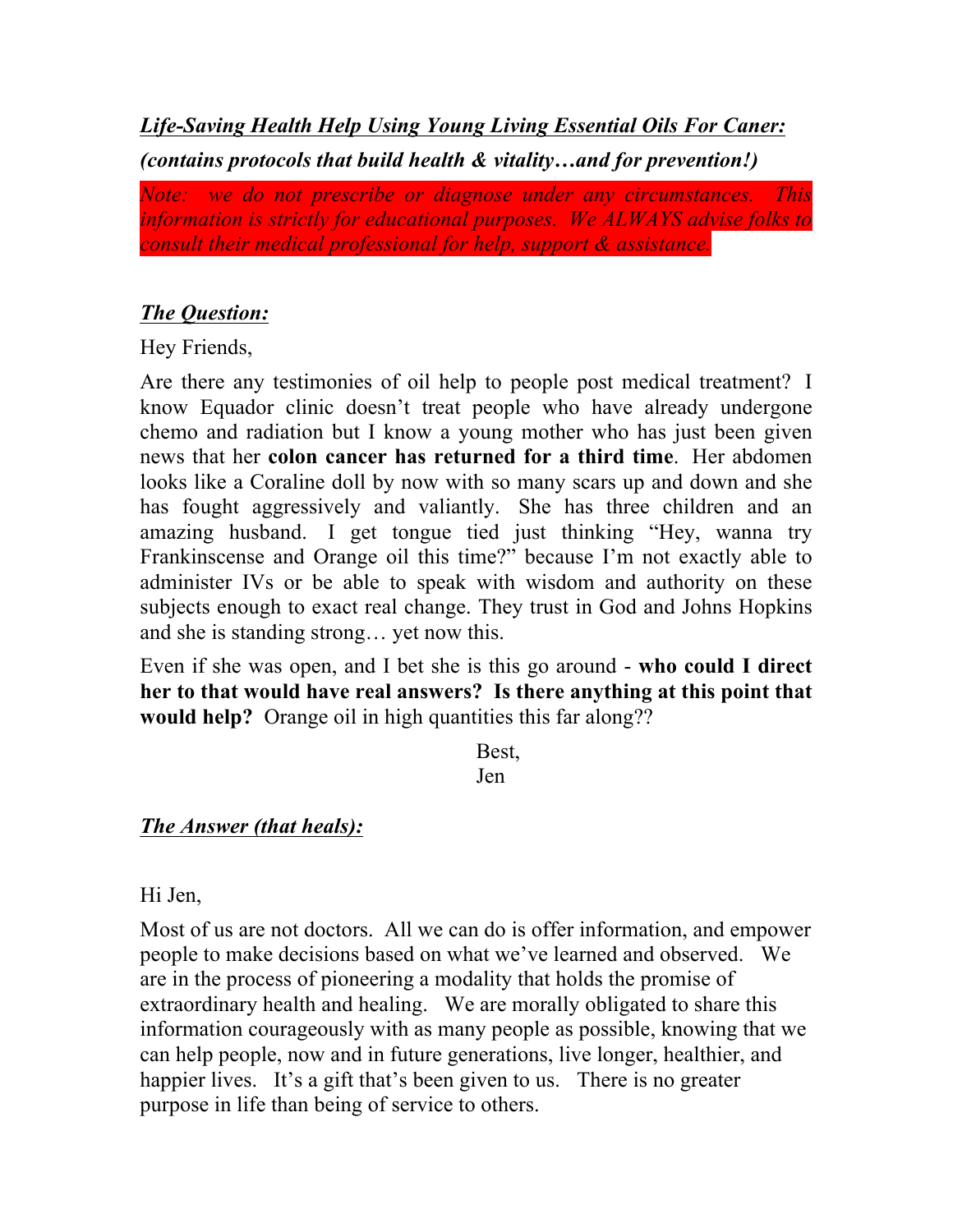So put on your Valor, Magnify Your Purpose, Joy, Believe, and Transformation, and sit down with her to explain why we are so passionate about these oils.

If you're unsure of what to say, use the scripted outline in Heart Centered Sharing 2012 (pages 35-47). Free download - newly revised www.tinyurl.com/HCS-2012

You can print out a copy of the Limonene studies in the 2002 YL Clinic newsletter and share it with her, available free at www.tinyurl.com/limonene2

**We know that to replicate the amount of limonene used in those studies where regression was seen, one would have to ingest 10ml of orange oil a day.**

**We also have another protocol that I would add if this happened to me. We have a Breast Cancer Prevention protocol, which can actually be used anywhere on the body** - in this case, I might use it all over the abdomen as often and liberally as possible:

Rub 8-10 drops of frankincense (or Sacred frankincense) all over the breasts

Layer 8-10 drops of one of the following oils over the frankincense rotating among the 3 oils, day by day:

Sandalwood Myrtle Tsuga

**For prevention, we may want to do this once a day for a week to a month. We may want to use this protocol periodically, for safety and protection.**

If we have concerns about our health, we can use this protocol more than once a day for awhile.

After sharing with her, please be brave and ask her if she'd like to get started. If she would, go online with her and help her set up an account and order. Again, this is described in the Heart Centered Sharing script on page 42-47 starting with section 16 at the bottom of the page. Don't judge her -